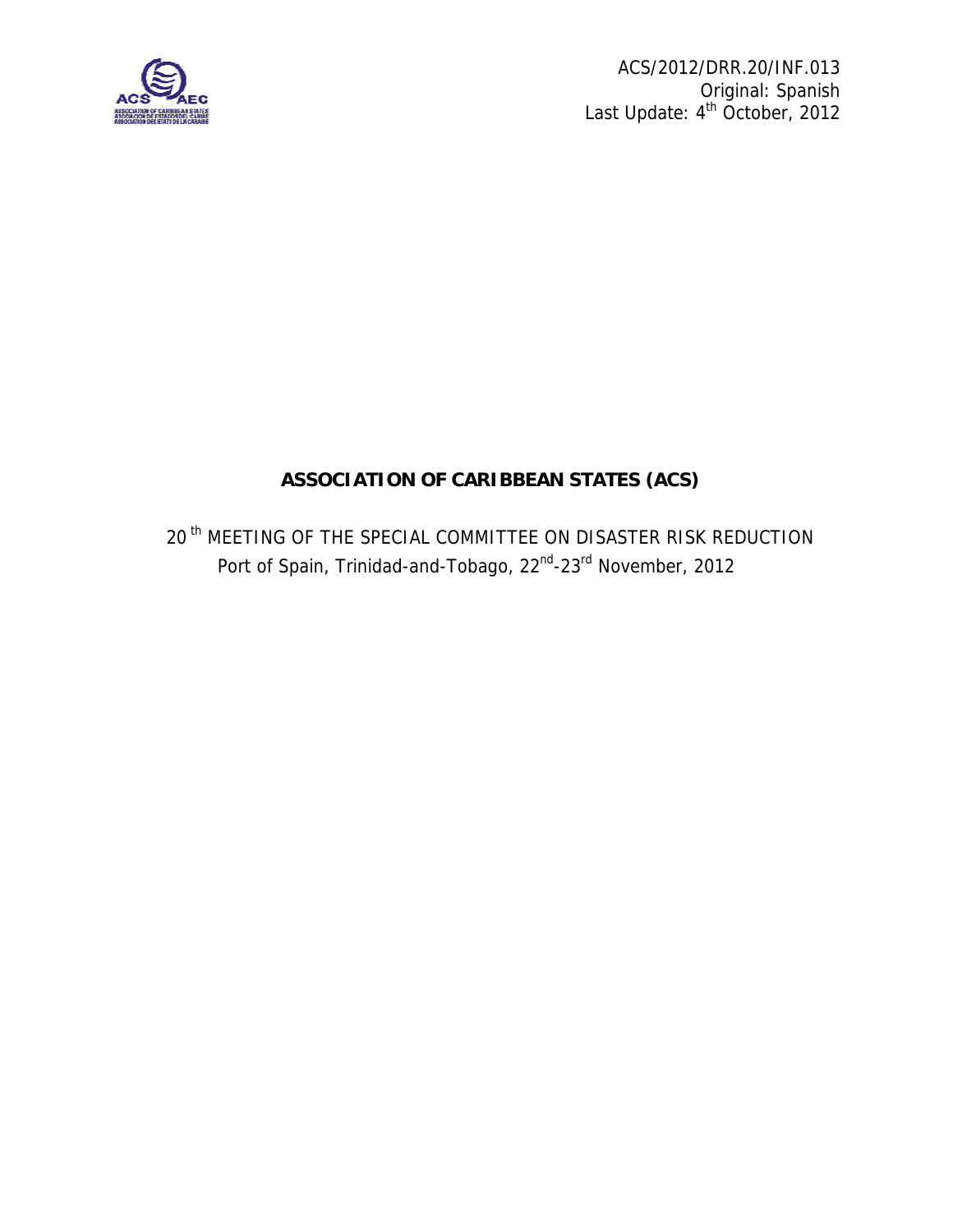

## **ASSOCIATION OF CARIBBEAN STATES (ACS)**

## **ACS HIGH-LEVEL CONFERENCE ON DISASTER REDUCTION Saint-Marc, Republic of Haiti, 14-16 November 2007**

## **PLAN OF ACTION**

The Ministers and other high-level Heads of Delegation of ACS Members represented in this Conference on Disaster Reduction;

- i. **Recalling** the acknowledgement by the 4th ACS Summit of Heads of State/Government, held in Panama City in July 2005, of the vulnerability of our countries to disasters and their negative impact on our efforts to ensure sustainable development, and the achievement of the Millennium Development Goals with respect to poverty reduction and environmental sustainability; as well as the Hyogo Framework of Action;
- ii. **Recognising** that the primary goal of disaster risk reduction is the safeguard of the lives of human beings, the protection of their means of subsistence and those of the local economy, as well as the environment;
- iii. **Taking into account** that building greater resilience is a necessity given the grave consequences that its absence would have for the survival, dignity and livelihood, especially of the poor and other vulnerable groups such as women, children, the elderly and the disabled;
- iv. **Convinced** that the best way to reduce vulnerability to disasters is to integrate disaster risk reduction and adaptation to climate change into sustainable and safe development policies and plans at all levels of government and that mainstreaming these concerns into planning and practice is a complex issue requiring close cross-cutting cooperation among all stakeholders;
- v. **Mindful** of the constant need for disaster risk assessment and monitoring of achievements on disaster risk reduction;
- vi. **Cognisant** of the wealth of initiatives in the Greater Caribbean regarding disaster risk reduction and of the need to develop a regional strategy to avoid duplication, overlapping and paralleling;
- vii. **Reaffirming** the importance of the role that existing regional organizations play in disaster management, coordination and cooperation as enshrined in articles 4 and 9 of the Agreement between Member States and Associated Members of the ACS for Regional Cooperation on Natural Disasters;
- viii. **Acknowledging** that the Member States of the Caribbean Disaster Emergency Response Agency, who are also Member States of the ACS have agreed on and are implementing the revised Comprehensive Disaster Management (CDM) Strategy and Programming Framework 2007 – 2012, which is the regional group's strategy for the implementation of the Millennium Development Goals,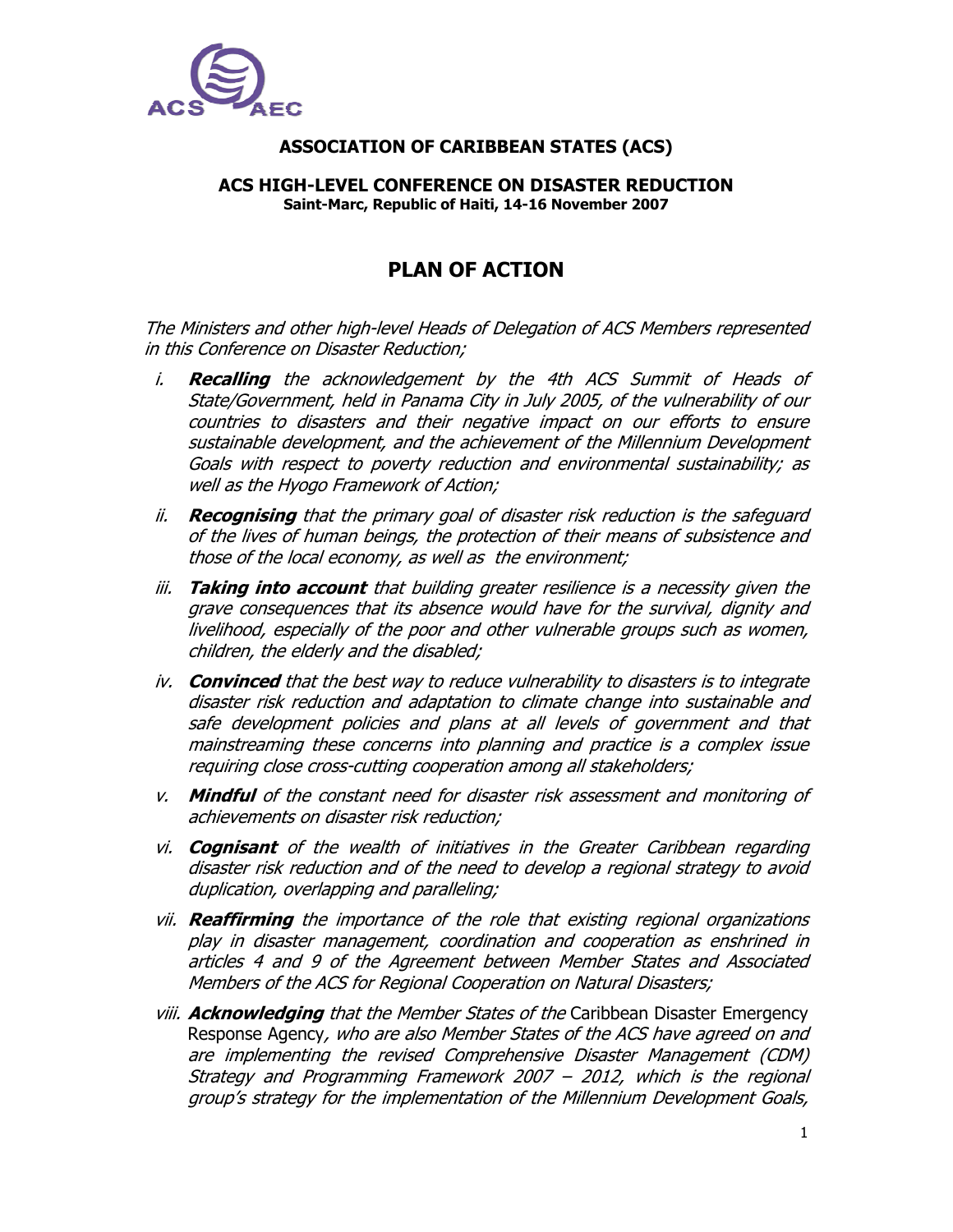the Hyogo Framework of Action and the Mauritius Strategy for the further Implementation of the Programme of Action for the Sustainable Development of Small Island Developing States.

- ix. **Recognising** the important role played by national efforts in risk reduction and disaster response and reaffirming the importance of international co-operation, particularly at the regional level, in order to strengthen existing national and regional efforts, as well as bodies dedicated both to disaster risk reduction and recovery processes;
- x. **Reaffirming** the need for free and timely access by developing and least developed countries, as part of the technical cooperation, to the technology required to reduce disaster risks and mitigate their effects in the event they occur;
- xi. **Emphasising** the importance of coordination and cooperation in matters of mutual interest between the ACS and the other international and regional disaster risk reduction organisations participating in this Conference (henceforth, Conference Bodies)<sup>1</sup>;
- xii. **Recalling** the commitment of our countries' policy and decision-makers to implement the Hyogo Framework of Action and the Mauritius Strategy for the further Implementation of the Programme of Action for the Sustainable Development of Small Island Developing States;
- xiii. **Reaffirming** that the ACS represents a solid platform to promote synergies and cooperation in the large geopolitical space of the Greater Caribbean, based on exchange of different experiences, lessons learnt from past events, and existing sub-regional technical institutions in the field of disaster response and risk reduction;
- xiv. **Taking** into account the negative impacts that disasters can have on the application of the strategy for establishing sustainable tourism in the Region;

**Approve** the following Plan of Action, which will guide the work of the Association of Caribbean States for the next 5 years, as the body for consultation, cooperation and concerted action for disaster risk reduction in the Greater Caribbean. To this effect the Association of Caribbean States shall:

- 1. Strengthen its role as the principal forum in the Greater Caribbean for the exchange of experiences, lessons learnt and best practices in the development of national and regional coordination mechanisms.
- 2. Provide assistance to the Greater Caribbean Region in cooperation with the Conference Bodies, to develop strategies with a view to evaluating regional progress towards achieving the objectives and priorities adopted through the Hyogo Framework of Action and the Mauritius Strategy for the further

-

<sup>&</sup>lt;sup>1</sup> Caribbean Disaster Emergency Response Agency, Coordination Centre for the Prevention of Natural Disasters in Central America, Economic Commission for Latin America and the Caribbean, Inter-American Development Bank, International Federation of Red Cross and Red Crescent Societies, Pan American Health Organisation, United Nations Development Programme, United Nations International Strategy for Disaster Reduction, United Nations Office for the Coordination of Humanitarian Affairs.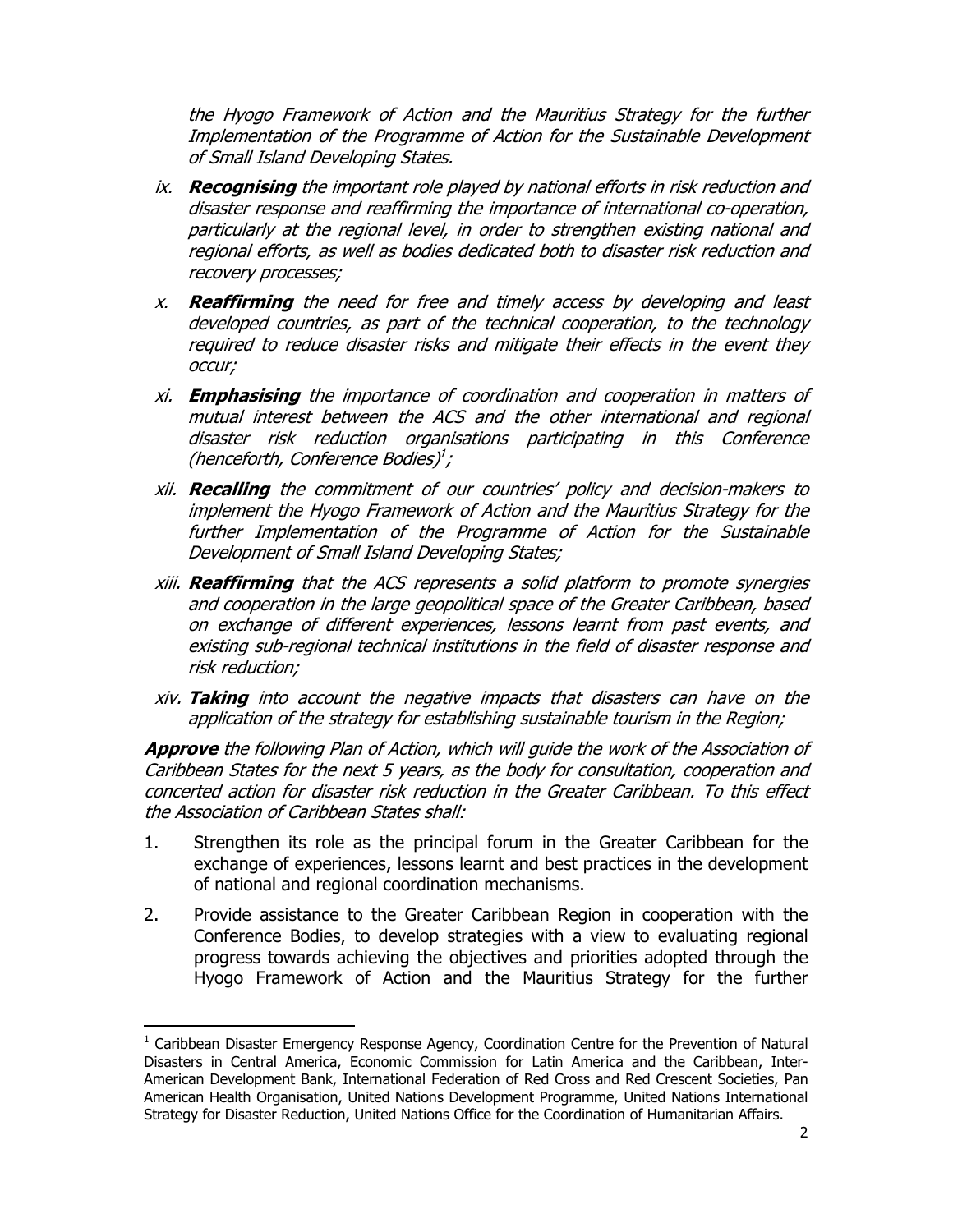Implementation of the Programme of Action for the Sustainable Development of Small Island Developing States.

- 3. Encourage and contribute, as appropriate, to the establishment or strengthening of the national platforms model advocated by the United Nations International Strategy for Disaster Reduction and their linkages to the Global Platform.
- 4. Encourage and contribute, as appropriate, to the integration of disaster risk reduction into humanitarian and sustainable and safe development planning, programmes and frameworks, including the poverty reduction strategic frameworks.
- 5. Encourage and contribute, as appropriate, to Members' integration of all disaster risk reduction actions with climate change strategies, such as measures surrounding adaptation to climate change.
- 6. Encourage and contribute to the integration of gender as a cross-cutting concern into disaster risk reduction policies, plans and actions in the Greater Caribbean.
- 7. Contribute to the continuous exchange between the Conference Bodies, international cooperation bodies, the ministries in charge of planning and finance, as well as organisations specializing in disaster risk reduction.
- 8. To support the formulation of policies and the strengthening of networks among disaster risk experts, technical and scientific specialists, planners and other stakeholders.
- 9. To provide assistance, as appropriate, at the regional, national and local levels, in collaboration with the Conference Bodies, in the development and strengthening of community-based disaster risk management programmes.
- 10. Strengthen its capacity to link Members to existing disaster risk reduction initiatives of the Conference Bodies.
- 11. Promote the synergies between the Hyogo Framework of Action and international mechanisms related to Small Island Developing States including the Convention on Climate Change and the Mauritius Strategy for the further Implementation of Programme of Action for the Sustainable Development of Small Island Developing States as instruments that will strengthen national capacities for reducing the effects of disasters, the development and improvement of early warning and technology transfer systems, and for identifying the vulnerability of territories and human settlements.
- 12. Promote, in collaboration with the Conference Bodies, the conduction of baseline assessments on the regional and national status of disaster risk reduction and their documentation and publication.
- 13. Contribute, in collaboration with the relevant Conference Bodies, to the development of risk assessment indicators to assist States in tracking their progress towards implementation of the Hyogo Framework of Action and the Mauritius Strategy for the further Implementation of the Programme of Action for the Sustainable Development of Small Island Developing States.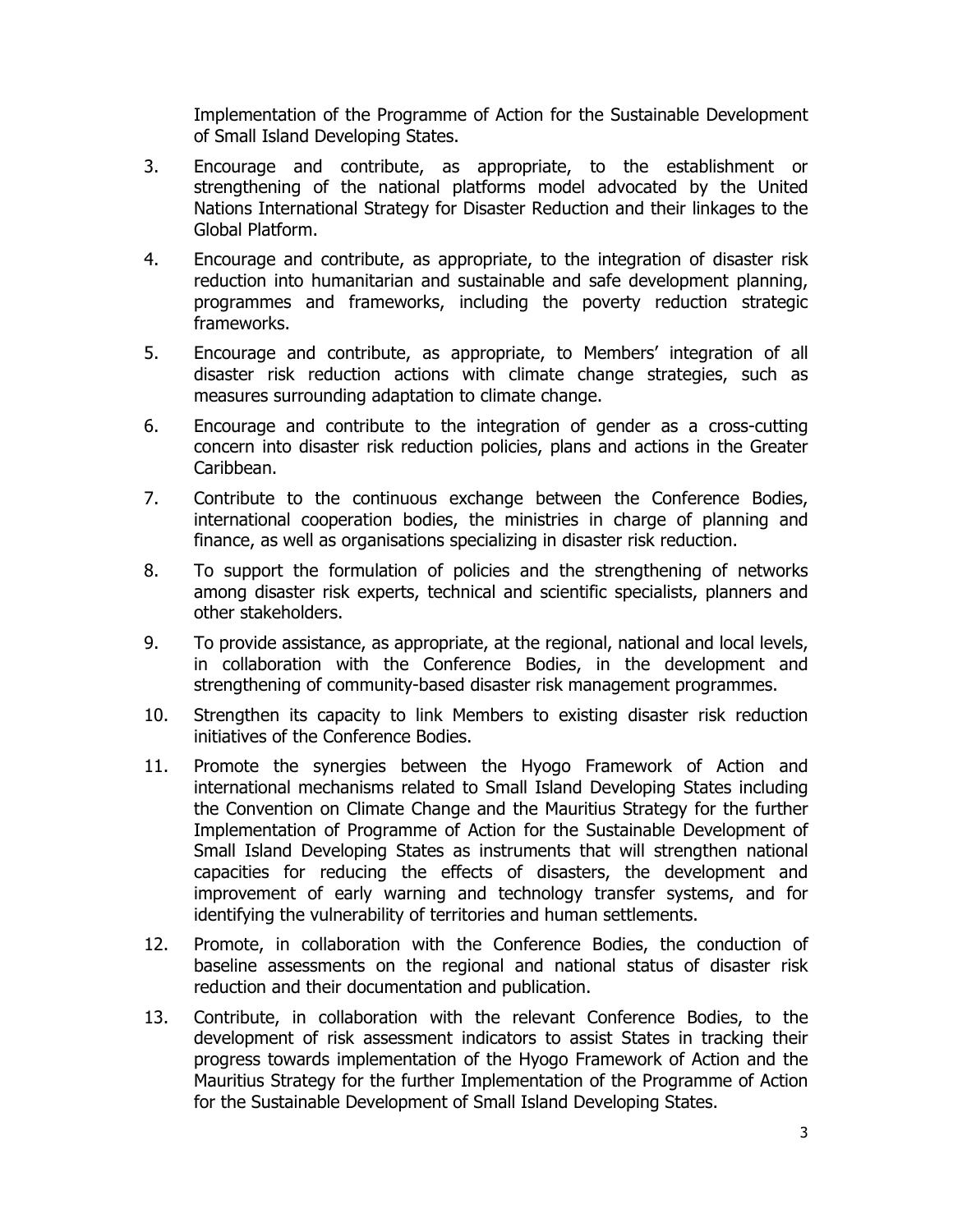- 14. Encourage and contribute to the exchange of national experiences in introducing disaster risk reduction subject matter in educational activities at all levels (primary, secondary, university, academic and scientific) as well as formal and non-formal training activities.
- 15. Encourage and contribute to the development and revision of curricular material for formal and non-formal educational sectors in collaboration with established national and regional institutions.
- 16. Encourage and contribute to the strengthening of the regional capacity of cultural and scientific communities to create and improve the early warning systems in the region.
- 17. Encourage and contribute to engage the media and information and communication technology entities in developing educational activities aimed at increasing knowledge about disaster risk reduction with the support of the scientific community, while creating and strengthening early-warning systems.
- 18. Continue its work in the establishment and improvements of building codes to assist Member countries of the ACS in ensuring that public and private facilities are more resilient to the impacts of disasters.
- 19. Encourage and contribute to the development of disaster risk reduction strategies, even their transfer through appropriate financial and investment mechanisms, including insurances, to enable ACS Member Countries to cope with post-disaster needs of the most vulnerable groups and public infrastructure.
- 20. Encourage and strengthen, where appropriate, the implementation of land management and land use plans with provisions for the location and the relocation of communities away from hazard-prone areas.
- 21. Advocate, as appropriate, the protection of forests and wetlands, as well as the restoration of degraded ecosystems, thereby improving and safeguarding the resilience of the environment and biodiversity.
- 22. Continue initiatives to assist Member countries in the establishment of national pre- and post-disaster funds to support prevention, disaster response and recovery, and reconstruction without reproduction of risk.
- 23. Work toward the mobilisation of resources, to be drawn from the international donor community, for the creation of a regional fund for the financing of disaster risk reduction activities, including those intended for adaptation to climate change.
- 24. Work toward the mobilisation of resources, to be drawn from the international donor community, for the financing of the initiatives contained in this Plan of Action.
- 25. Continue to expand the network of international and regional bodies for consultation, cooperation and concerted action without detriment to the relationship with the Conference Bodies.
- 26. Continue to promote the Agreement among the Member States and Associate Members of the Association of Caribbean States for Regional Co-operation on